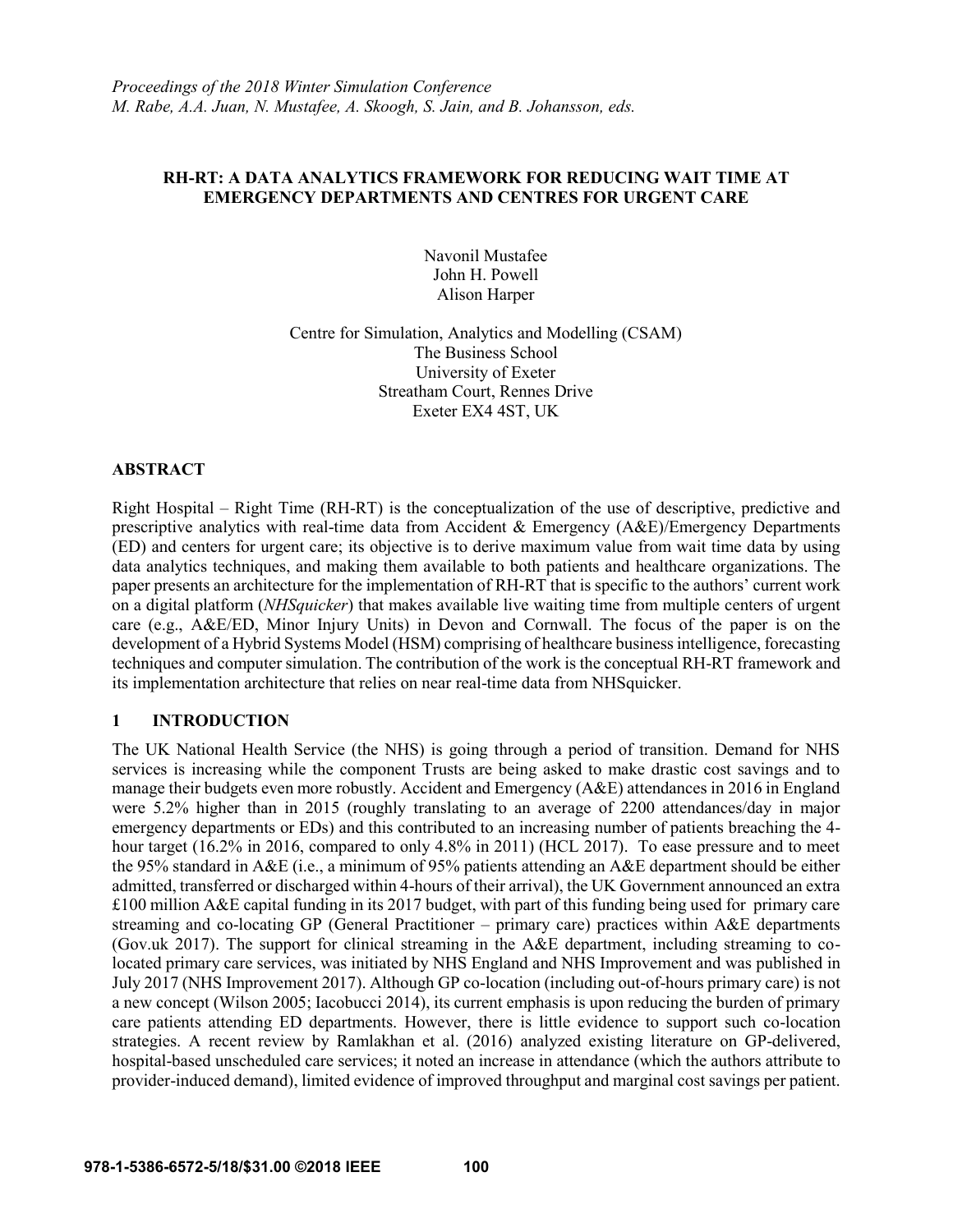Our current work, although similar in objectives to the GP co-location strategy, is based on the vision articulated by The Keogh Review of urgent and emergency care (Urgent and Emergency Care Review Team 2013). This states that people with urgent but non-life threatening needs should be treated outside of hospitals by services that deliver care in or as close to people's homes as possible (e.g., Minor Injury Units (MIUs), Urgent Care Centers (UCCs)) while those with more serious or life threatening emergency needs are treated in centers having the very best expertise and facilities specific to those needs. Increased localization of the treatment of those with less serious needs will relieve pressure on the hospital-based emergency services, thus freeing up resources to cater for patients with more serious and life-threatening conditions such as severe chest pain, serious blood loss, choking and unconsciousness. The success of this partitioning policy is dependent on two related factors, namely the presentation of patients at the appropriate treatment facility and the capacity of the EDs, in particular, to cope with demand. Inevitably the capacity of EDs is finite, and it is highly desirable that patient demand be spread among the available facilities in a given region, so as to reduce waiting time and to shape demand, thus spreading the pressures on staff and facilities.

In response to these policies and requirements, we have worked with several NHS Trusts in the South West of England to investigate how existing data, already being captured at the urgent care centers, could be used to:

- Encourage patients to choose the appropriate type of treatment facility for their condition, so that only those with more serious needs present at the A&E. The aim of this is to reduce the overall demand on the A&E facilities by redirecting less serious cases to the more appropriate facilities of MIUs and UCCs, thus reducing waiting times at the A&E facilities.
- Shape demand at A&E facilities by encouraging patients needing such facilities to choose a destination with a lower waiting time.

We aim, thus, to influence destination choices made by prospective patients so as to aid NHS frontline staff in their day-to-day operations, firstly by improving the appropriateness of center choice and secondly by smoothing demand over inevitably stretched facilities, particularly those offering emergency treatment. We explain the effect (a) has on (b). Patients do not have a direct role in managing the operations of an urgent care facility. However, the decisions they take have a bearing on its performance. For example, when confronted with the need for urgent treatment, the intended users have to make location decisions as to the place of treatment. If they are unaware of the availability of urgent care services appropriate to meet their needs close to where they are located, they will usually choose to go to A&E as they are confident they will be seen and have their needs met (Mustafee et al. 2017a). This may lead to the overcrowding of A&E, while at the same time, MIU/UCCs that are located nearby may be operating under capacity; both cases will have operational implications.

*Right Hospital-Right Time* (RH-RT) is our high-level conceptual view of how wait-time data could be churned using descriptive, predictive and prescriptive analytics. Our aim is to derive maximum value from the resultant information and knowledge, and putting it to use for the benefit of both patients and the NHS. In our study, the NHSquicker platform (https://nhsquicker.co.uk/; H and CIN 2017a; H and CIN 2017b) provides data for the implementation of RH-RT. As the paper is being offered to a simulation conference, the focus of this work is on the prescriptive component of the RH-RT architecture, which could be realized using a Hybrid Systems Model, or HSM for short. The remainder of the paper is structured as follows. Section 2 provides an introduction on real-time data and Data Analytics (DA). In Section 3, we present our conceptual RH-RT framework which essentially shows how the different elements of DA can be used together for the analysis of wait time data. Section 4 provides an overview of NHSquicker. This leads on the implementation architecture for RH-RT which is based on data from NHSquicker (Section 5). We restrict the focus of our discussion to the prescriptive element of RH-RT through the use of Hybrid Systems Modelling (HSM). In the concluding section we outline some of the challenges of implementing NHSquicker/RH-RT and outline future work.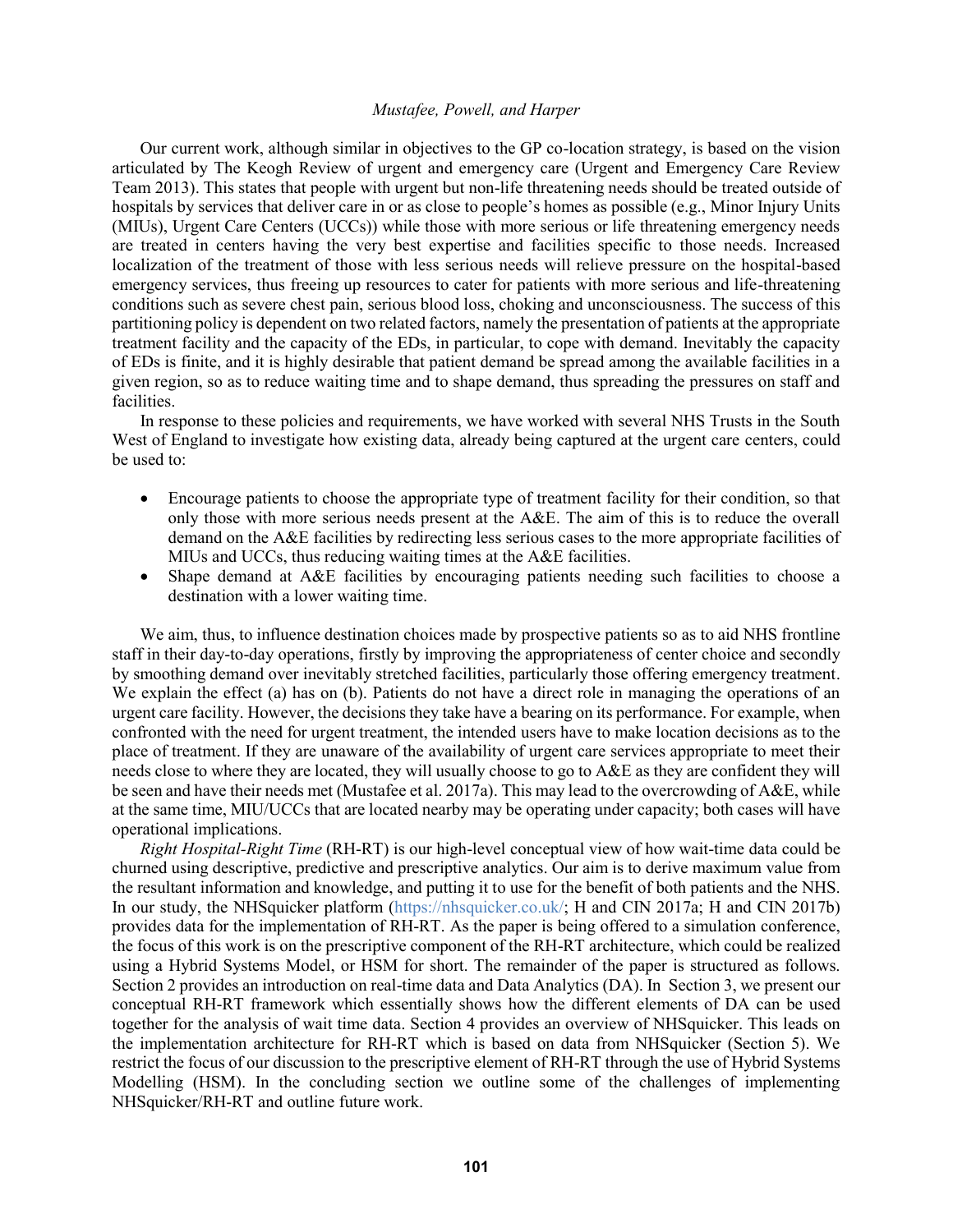# **2 DATA ANALYTICS (DA)**

DA solutions are data-driven. An understanding of data, its structure, the frequency of data update, etc. are important considerations which help to determine the suitability of specific DA approaches. Our discussion thus begins with an outline of what we mean by real-time operational data and its potential use in informing patients' A&E/MIU/UCC attendance choices (section 2.1). This is followed by a brief outline of the different forms of DA (sections 2.2, 2.3 and 2.4).

# **2.1 Real-Time Data in Urgent Care/A&E Context**

Emergency Department Management Systems (EDMS) are widely deployed in healthcare facilities to collect, store and retrieve patient-specific information. The data captured by such systems also include nonclinical data, for example, date and time of arrival, mode of transport, the source of referral and postcode. The raw data can be effectively transformed into meaningful information with the objective of providing effective strategic, tactical and operational insights to decision-making (Evelson 2010). For example, EDMS like *Symphony* include features such as real-time monitoring of the 4-hour wait time data and realtime patient management (EMIS Health 2016). Data captured by such systems are subject to policies concerning regulation and governance of patient-specific data. This usually translates to data access being provided to mainly healthcare professionals, clinical audit teams and researchers with necessary approvals. However, considering that some of the data captured by EDMS are not of a clinical nature but are operations specific, making this data available to the wider group of stakeholders, including patients, can have a positive impact on the delivery of A&E services. Further, this may lead to a feeling of self-activation (taking control) and early reduction of anxiety among patients.

# **2.2 Descriptive Analytics**

Descriptive analytics (DA), usually defined as Business Intelligence (BI) (Saxena and Srinivasan 2013; Chen et al. 2012), analyses and presents data using techniques such as descriptive statistics, data summaries and real-time reporting. It describes the ability of a business to collect, maintain, and organize knowledge, allowing decision-makers to quickly assess performance by visualizing aggregated data, often using Key Performance Indicators (KPIs) to compare current performance against targets for business objectives. While BI shares the same broad aim as DA more generally: to convert raw data into meaningful information, and information into insights for making better strategic, tactical and operational decisions (Evelson 2010; Haas et al. 2011) asserted that historical data alone, no matter how it is packaged and presented, remains simply a record of history which provides limited insights or solutions. It is arguable that the combined use of historical and real-time data can alleviate some of these criticisms. For example, NHSquicker (H&CIN 2017a; H&CIN 2017b) has been developed to make available real-time data, while also providing APIs that enable the download of historical snapshots with time stamps.

# **2.3 Predictive Analytics**

The term predictive analytics is loosely defined in the literature. In its most general sense refers to any method which can support predictions about *what might happen* including data mining, forecasting, and mathematical approaches (Delen and Demirkan 2013; Shao et al. 2014; Waller and Fawcett 2013). More commonly, at the other end of the spectrum, predictive analytics is characterized far more specifically as data-driven machine learning methods for making predictions (Mortenson et al. 2015; Abbott 2014) and is often considered to be a subset of, or synonymous with, 'Big Data' applications (e.g., Koh and Tan 2005; Janke et al. 2016; Vidgen et al. 2017). Taking the broader perspective, forecasting describes a set of methods which have been used extensively in healthcare to predict events based on prior foreknowledge from historical data and other sources of information.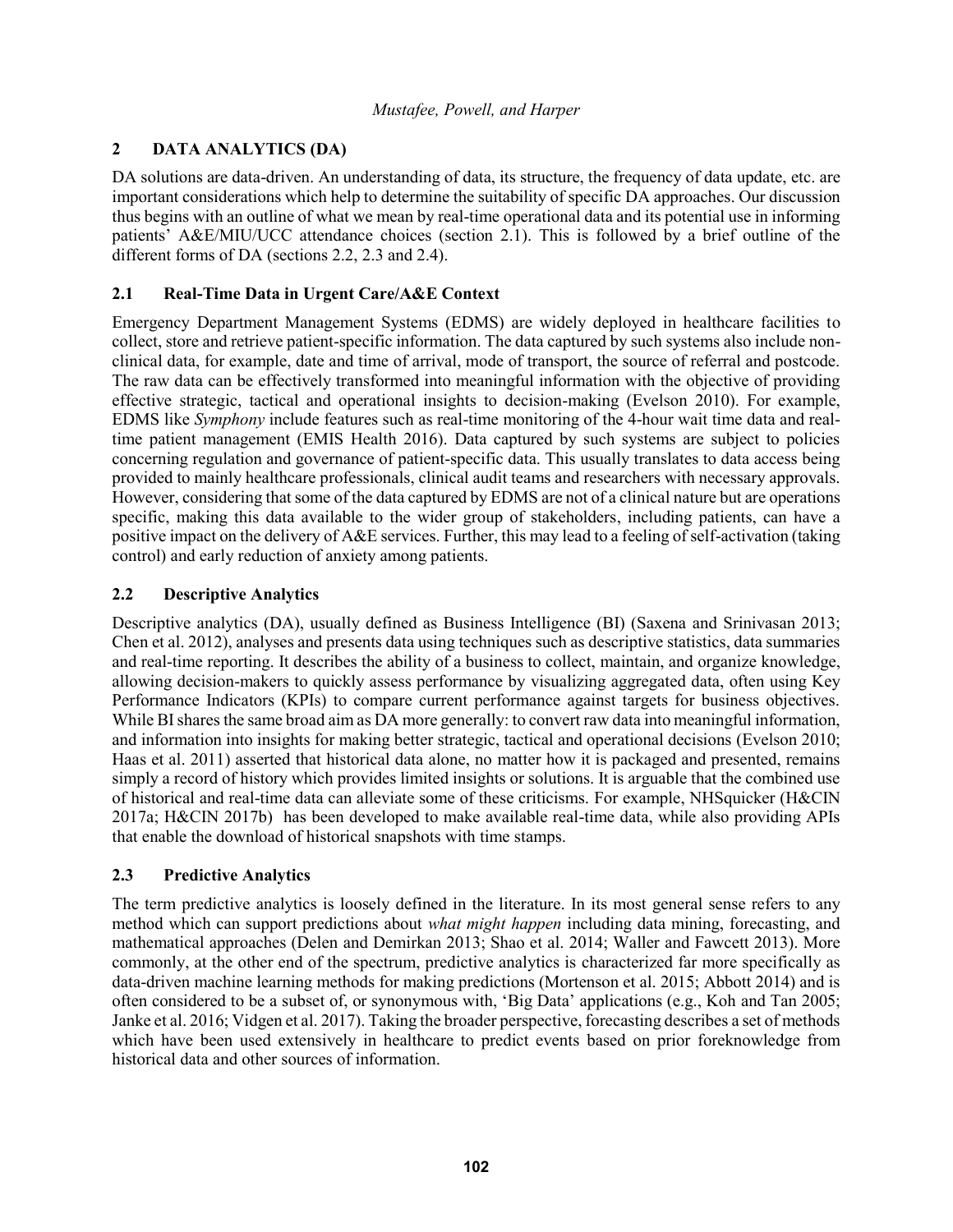# **2.4 Prescriptive Analytics**

Prescriptive tools inform decision making by suggesting a solution path, for example, simulation can anticipate the consequences of unforeseen interactions and prescribe interventions on the basis of tested scenarios (Marshall et al. 2015), while optimization is a prescriptive method as it suggests the 'best available' values for a given function (Hoad et al. 2015). Simulation models can be seen to be both predictive and prescriptive (Adra 2016), while optimization techniques are considered to be prescriptive methods (e.g., Shao et al. 2014).

### **3 RIGHT HOSPITAL-RIGHT TIME (RH-RT): CONCEPTUAL FRAMEWORK**

This section presents our conceptual *Right Hospital-Right Time* (RH-RT) framework for the analysis of urgent care wait time data using methods from data analytics. The use of the framework is not reliant on a specific product/platform (e.g., *NHSquicker* or *WaitLess*) for its data needs, but rather based on four assumptions: **(a)** access to data which includes the current date and time, the waiting time, the number of patients waiting to be seen and the total number of patients in the department, **(b)** access to data feeds from multiple centers of urgent care (A&E, MIUs, UCCs, Walk-in Centers) located in a defined geographical area (e.g., NHS Trusts and Sustainability and Transformation Plan footprints(STPs)), **(c)** availability of near real-time data, and **(d)** availability of historical data. RH-RT comprises of the following six components – *data format*, *input*, *analysis*, *output*, *feedback* and *computation & storage.* As can be seen from Figure 1 below:



Figure 1: The Right Hospital – Right Time Framework illustrating the various high-level components, its constituent elements and feedback loops.

- The *Data Format* component comprises of two elements *structured data* and *unstructured data*. Structured data could take the form of information exchange standards, database schema, etc. Unstructured data can take the form of emails, word documents, twitter and other social media feeds (e.g., patients may tweet waiting times they experienced in an A&E department, a hospital Trusts may report that an urgent care facility is unusually busy). Unstructured data may be used to supplement regular data updates and as historic data. However, we do not contemplate that unstructured data will replace the structural element of RH-RT.
- The *Input* component is made up of near real-time data and historical data. The data that is available for analysis is governed by the *Data Format* component (*Data Format*  $\rightarrow$  *Input*).
- The *Analysis* component has descriptive, predictive and prescriptive elements. RH-RT does not impose specific algorithms, methods or techniques for the three aforementioned elements of the framework. For example, the healthcare analyst implementing the predictive element of RH-RT may use classical OR forecasting methods, statistical modelling, Machine Learning/Deep Learning or any other technique that can produce the output being expected by RH-RT. Similarly, the prescriptive element of RH-RT is not restricted to particular simulation or optimization techniques. The *Data Format* governs the algorithms and techniques that are used specifically in the Analysis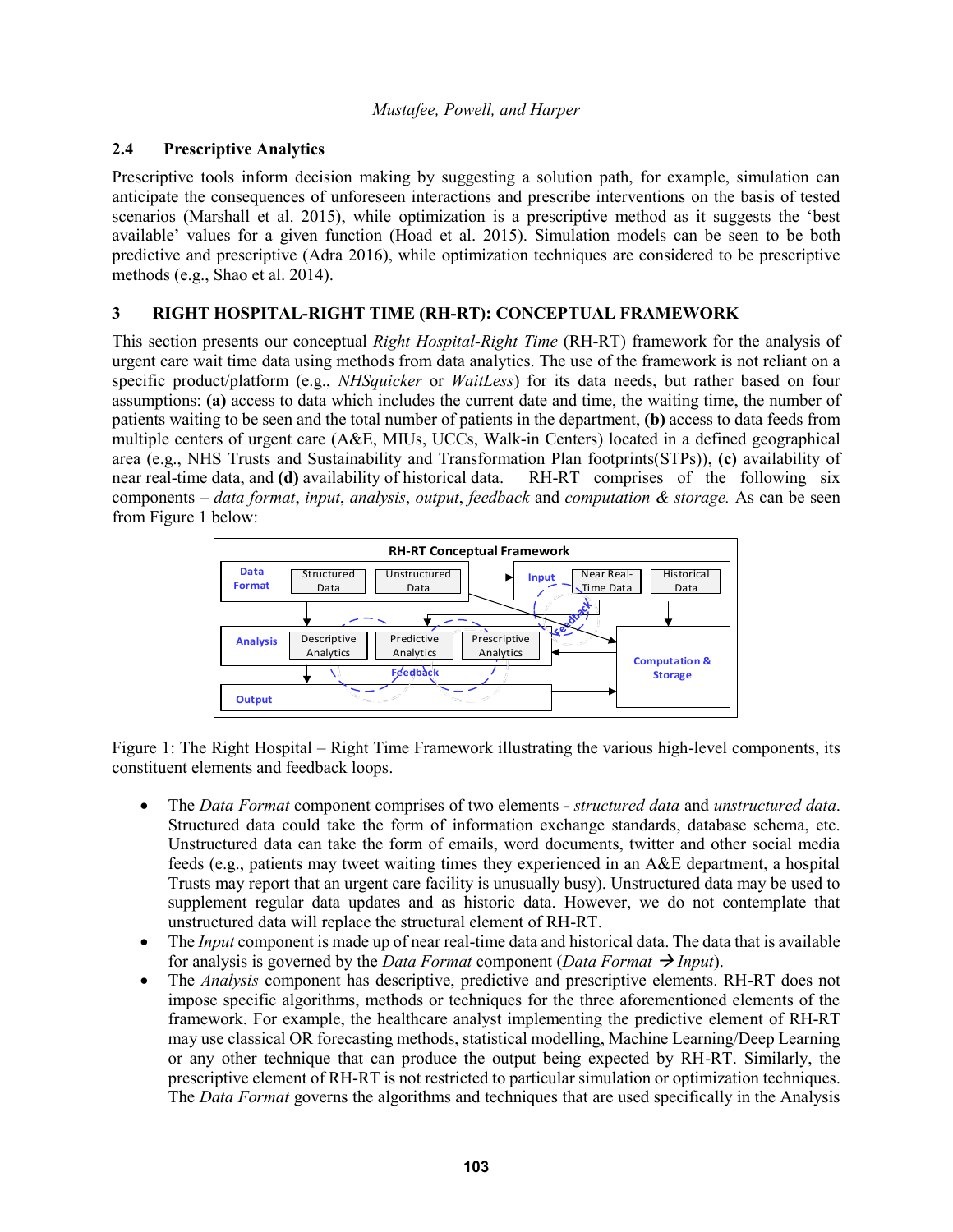component (*Data Format*  $\rightarrow$  *Analysis*). Both real-time data and historical data (the latter retrieved from storage systems) can be used by the algorithms performing the analysis (*Input*  $\rightarrow$  *Analysis*; *Computation and Storage*  $\rightarrow$  *Analysis*).

- The *Output* component represents the results of analysis performed by the RH-RT *Analysis* elements (*Analysis*  $\rightarrow$  *Output*). The output may be stored as input for future analysis (Output  $\rightarrow$ *Computational & Storage*)
- *Feedback* underlines the need for a joined-up approach when using the descriptive, predictive and prescriptive elements for data analysis and the potential of using the output from one form of analysis as the input to subsequent analysis (feedback is represented as dashed circles in Figure 1). Another important feedback loop is the one that intersects the input (near real-time data) and the analysis components of RH-RT. This loop highlights the need to constantly monitor the predictions with real-time data, to calibrate the analytical models.
- The *Computational & Storage* element signifies the importance of having the right infrastructure for data storage (required for the RH-RT input component - historical data) and computation (e.g., stand-alone storage and execution, Hadoop and MapReduce, Cloud Computing). RH-RT does not impose any particular model and it would depend on the volume and velocity of data (reference here to two fundamental characteristics of BigData) to identify the right storage and computation approach to enable real-time data processing (*Data Format* and *Input* → *Computation & Storage*).

# **4 NHSQUICKER**

NHSquicker is a digital platform that makes available live waiting time data from A&E departments, Minor Injury Units (MIUs), Walk-in Centre (WICs) and Urgent Care Centers (UCCs) from multiple NHS Trusts in Devon and Cornwall. The platform comprises of an information exchange standard, a content management system, a mobile app (also called *NHSquicker*) and aspects of an evidence capture framework, in particular, app analytics. It has been developed by the *Health & Care IMPACT Network* (http://www.health-impact-network.info/), which is a collaboration between health and care organizations and universities, primarily in the South West of England. The purpose of the network is to improve delivery of health and care through applied research, knowledge dissemination and decision support. The network was founded through a collaboration between Torbay and South Devon NHS Foundation Trust (Directorate of Strategy & Improvement) and the University of Exeter Business School.

In the remainder of this section, we unpick the important elements of the platform, an understanding of which is essential to the ensuing discussion on the implementation architecture for RH-RT. We present a short overview of the data, the standard for information exchange (co-developed with our NHS partners), the backend content management system and the NHSquicker app. Note that the app is only one component of the overarching NHSquicker platform.

1. Data Feed and Frequency of Update: At the time of writing, data feeds are being received from 23 centers for urgent care (including five hospitals with A&E departments). We are working with the providers of a further six MIUs/UCCs/Walk-in centers to make their data live. The total of 29 centers belong to the following six NHS Trusts and one Medical Practice (Table 1) – *Torbay & South Devon NHS Foundation Trust (TSDFT)*, *Royal Devon & Exeter NHS Foundation Trust (RD&E), Northern Devon Healthcare NHS Trust (NDHT)*, *Royal Cornwall Hospitals NHS Trust (RCHT)*, *Plymouth Hospitals NHS Trust (PHT)*, *South Western Ambulance Service NHS Foundation Trust (SWASFT)* and *Claremont Medical Practice*. Currently, these data feeds are being received from ED information management systems like *PatientFirst* (RD&E), *Symphony* (TSDFT), *TracCare* (NDHT) and *Oceano* (RCHT). The frequency of data update is managed by individual trusts (usually 5-15 minutes).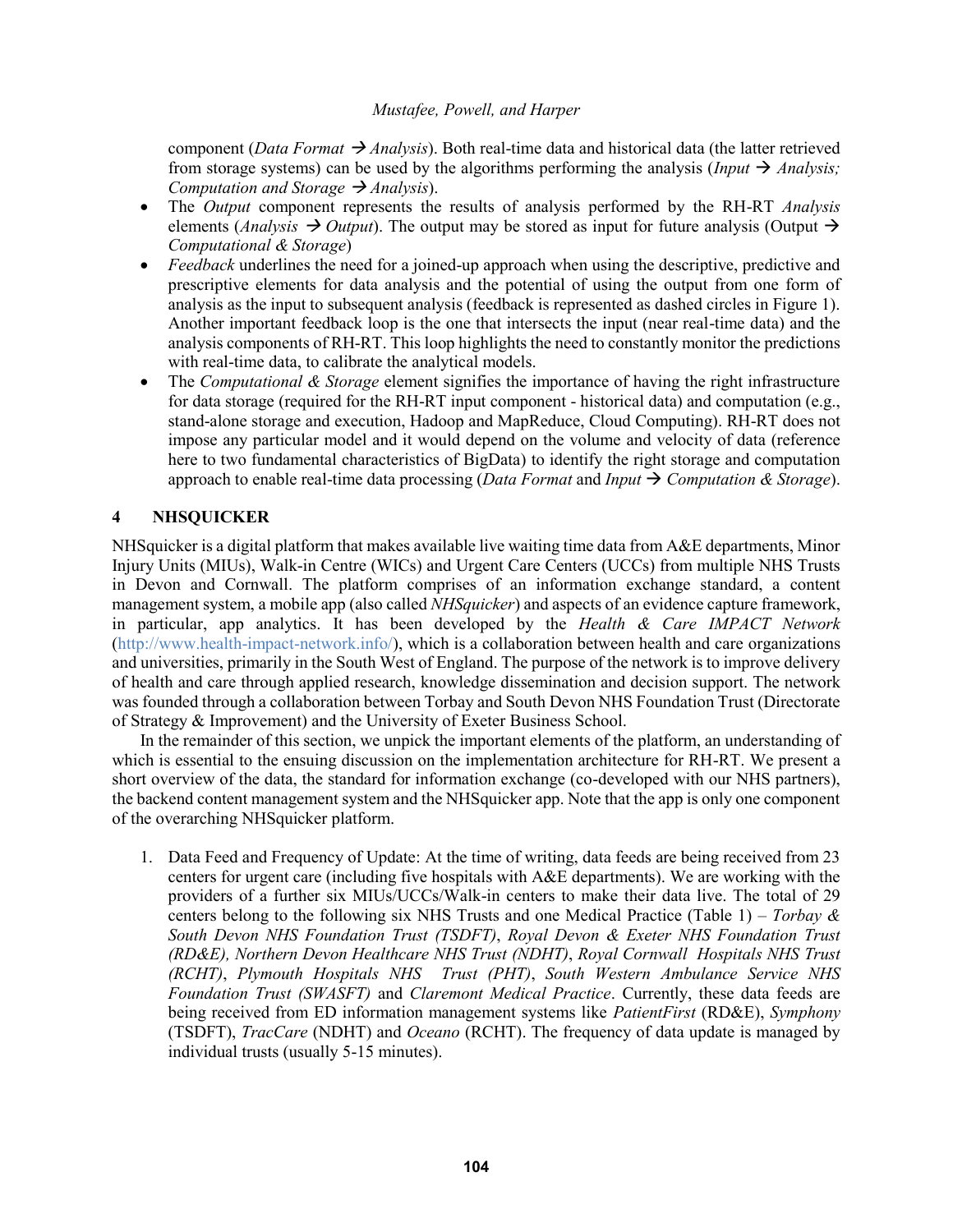2. Information Exchange Standard: We organized the *3 rd Health & Care IMPACT event* in the University of Exeter Business School (June 2017) with the purpose of engaging with our partner NHS trusts to co-develop the design of the platform (H&CIN 2017c). One important objective of the event was to agree to one information exchange standard for sending data from the various ED management systems to our system. The data structure includes the Trust to which a center belongs (*trust\_id*), information whether a center is an A&E department or a MIU (*department*), the longest waiting time (*waiting time*), the number of patients waiting to be assigned to a clinician (*patients\_waiting*), total number of patients in the department (*patients\_total*), the opening and closing time of a center (*opening*, *closing*), its geographical coordinates (*long*, *lat*), etc. This data is sent to the NHSquicker backend using the JavaScript Object Notation (JSON) data-interchange format.

| Trust/<br>Practice | <b>Trust Name</b>                                              | <b>Total</b>                                                                             | <b>Type of Urgent Care</b><br><b>Facility</b> | <b>Not</b><br>Live |  |
|--------------------|----------------------------------------------------------------|------------------------------------------------------------------------------------------|-----------------------------------------------|--------------------|--|
| RD&E               | Royal Devon & Exeter NHS Foundation<br>Trust                   | $\overline{2}$                                                                           | $1 A&B + 1 MIU$                               |                    |  |
| <b>NDHT</b>        | Northern Devon Healthcare NHS Trusts                           | 5                                                                                        | $1 A&E + 3 MIU + 1$<br>Walk-in Centre         |                    |  |
| <b>SWASFT</b>      | South Western Ambulance Service NHS<br><b>Foundation Trust</b> |                                                                                          | 1 UCC                                         |                    |  |
| <b>CMP</b>         | <b>Claremont Medical Practice</b>                              |                                                                                          | 1 UCC                                         | 1                  |  |
| <b>RCHT</b>        | Royal Cornwall Hospitals NHS Trust                             | 12                                                                                       | $1 A&E + 10 MIU + 1$<br><b>UCC</b>            |                    |  |
| T&SDFT             | Torbay & South Devon NHS Foundation<br>Trust                   | $\overline{4}$                                                                           | $1 A&E + 3 MII$                               |                    |  |
| <b>PHT</b>         | <b>Plymouth Hospitals NHS Trust</b>                            | $\overline{4}$                                                                           | $1 A&B + 3 MIU$                               | 3                  |  |
|                    | <b>TOTAL</b>                                                   | 29 (including 6 sites that are not live)<br>5 A&E, 20 MIU, 3 UCC and 1 Walk-in<br>Centre |                                               |                    |  |

Table 1: Data Feeds for the NHSquicker Platform (as in Dec 2017).

- 3. Content Management System (CMS): The platform is designed to work at the STP-level (rather than individual Trusts). Its underlying architecture is extensible; new centers can be added and their wait time data displayed, as long as they conform to the data standard. This is made possible using the backend CMS providing the functionality to create new API addresses (web services). The system creates one unique address for every center. Data from these centers are transmitted to their respective API addresses (web services).
- 4. NHSquicker App: The app provides 'digital nudges', or indirect suggestions, to inform patients of the urgent care services that are located in close proximity. The mechanism for delivering the 'nudge' is the ordered listing of services, in ascending order, based on waiting time plus travel time. Discussion on the specifics of the nudge algorithm is outside the scope of the paper and will be reported in a subsequent publication. The app also provides access to the Directory of Services (DOS) for Devon and Cornwall; this enables easy identification of alternative local health services like pharmacies, dentists and opticians. The app is available for Android and Apple devices. The app can also be accessed as a web-based application and supports Chrome, Firefox and Safari browsers (https://nhsquicker.co.uk).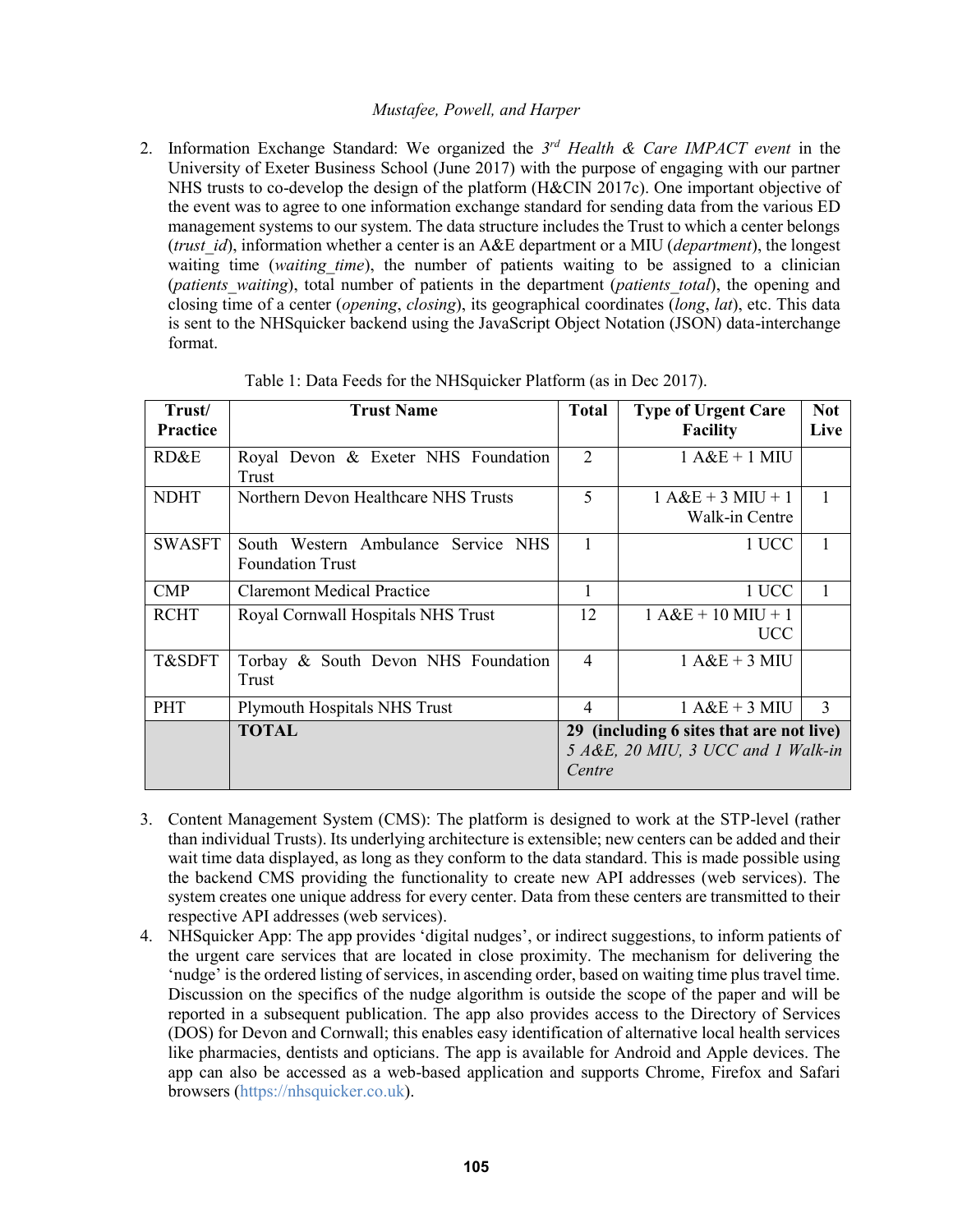# **5 RH-RT IMPLEMENTATION ARCHITECTURE FOR NHSQUICKER**

In this section we present the implementation architecture for RH-RT and which is based on data from the NHSquicker platform – we collectively refer to this as **RH-RT/NHSquicker**. As the paper is for a simulation conference, we restrict the focus of our discussion to the prescriptive element of RH-RT through the use of HSM. The following two sub-sections provide an overview of HSM and map the RH-RT/NHSquicker HSM implementation to the different components of the overarching RH-RT framework.

## **5.1 Hybrid Systems Modelling (The Prescriptive Element of RH-RT/NHSquicker)**

Hybrid Systems Modelling (HSM) can be defined as the combined application of simulation with methods and techniques from disciplines such as Applied Computing, Business Analytics, Computer Science, Data Science, Systems Engineering and OR. The objective of HSM is to build a better representation of the system by combining the wider array of discipline-specific approaches with computer simulation techniques (including hybrid simulation). In the context of HSM, these methods and techniques do not necessarily have to be combined with simulation in the *implementation / model development stage* of a M&S study*;* they could be applied to stages such as, *conceptual modelling*, *model verification and validation* (V&V) and *experimentation*. Application of HSM to one or more stages of a M&S study is referred to as a Hybrid M&S Study (Powell and Mustafee 2016; Mustafee et al. 2017b; Mustafee and Powell 2018).

The prescriptive element of our RH-RT is computer simulation. More specifically, the continuous stream of data made available through our platform could be used in the development of a **real-time A&E simulation**. Further, combining the descriptive and predictive DA approaches with simulation will enable the development of an **A&E Hybrid Systems Model.** Table 2 categorizes the individual methods and techniques based on DA terminology and the particular stages of a simulation study that these could be applied to. As our HSM proposes the use of forecasting methods and real-time data/BI (Healthcare Analytics) with DES (M&S), and we apply them to multiple stages of a M&S study, we contend that the model thus developed (A&E HSM) is an example of a Hybrid M&S Study (Powell and Mustafee 2016; Mustafee and Powell 2018).

| DA                 | <b>Methods/Techniques</b>                              | Stage(s) of M&S Study       |  |
|--------------------|--------------------------------------------------------|-----------------------------|--|
| <b>Terminology</b> |                                                        |                             |  |
| Descriptive        | Healthcare Business Intelligence, i.e., real-time data | Input<br>Data<br>and        |  |
| Analytics          | from existing healthcare systems, its integration and  | Experimentation             |  |
|                    | summary statistics/KPIs                                |                             |  |
| Predictive         | Forecasting methods based on historic data - refer to  | Input Data, Experimentation |  |
| Analytics          | Harper, Mustafee and Feeney (2017) to see an           | and Output Analysis         |  |
|                    | example.                                               |                             |  |
| Prescriptive       | Discrete-event Simulation                              | Model Implementation        |  |
| Analytics          |                                                        |                             |  |

Table 2: A&E HSM – The predictive element of RH-RT/NHSquicker.

# **5.2 Mapping of RH-RT/NHSquicker HSM Implementation to the RH-RT Framework**

Table 3 refers to the RH-RT framework (Figure 1) and maps the use of the individual RH-RT components and elements (columns 1 and 2) in the implementation of RH-RT/NHSquicker (column 3). Although the focus of the paper is on prescriptive analytics (highlighted in bold in Table 3), descriptive and predictive elements have been included since we have argued for an HSM. Further, our approach is in line with the *Feedback*-centric viewpoint of RH-RT (Section 3), which is, "the need for a joined-up approach when using the descriptive, predictive and prescriptive elements for data analysis and the potential of using the output from one form of analysis as the input to subsequent analysis."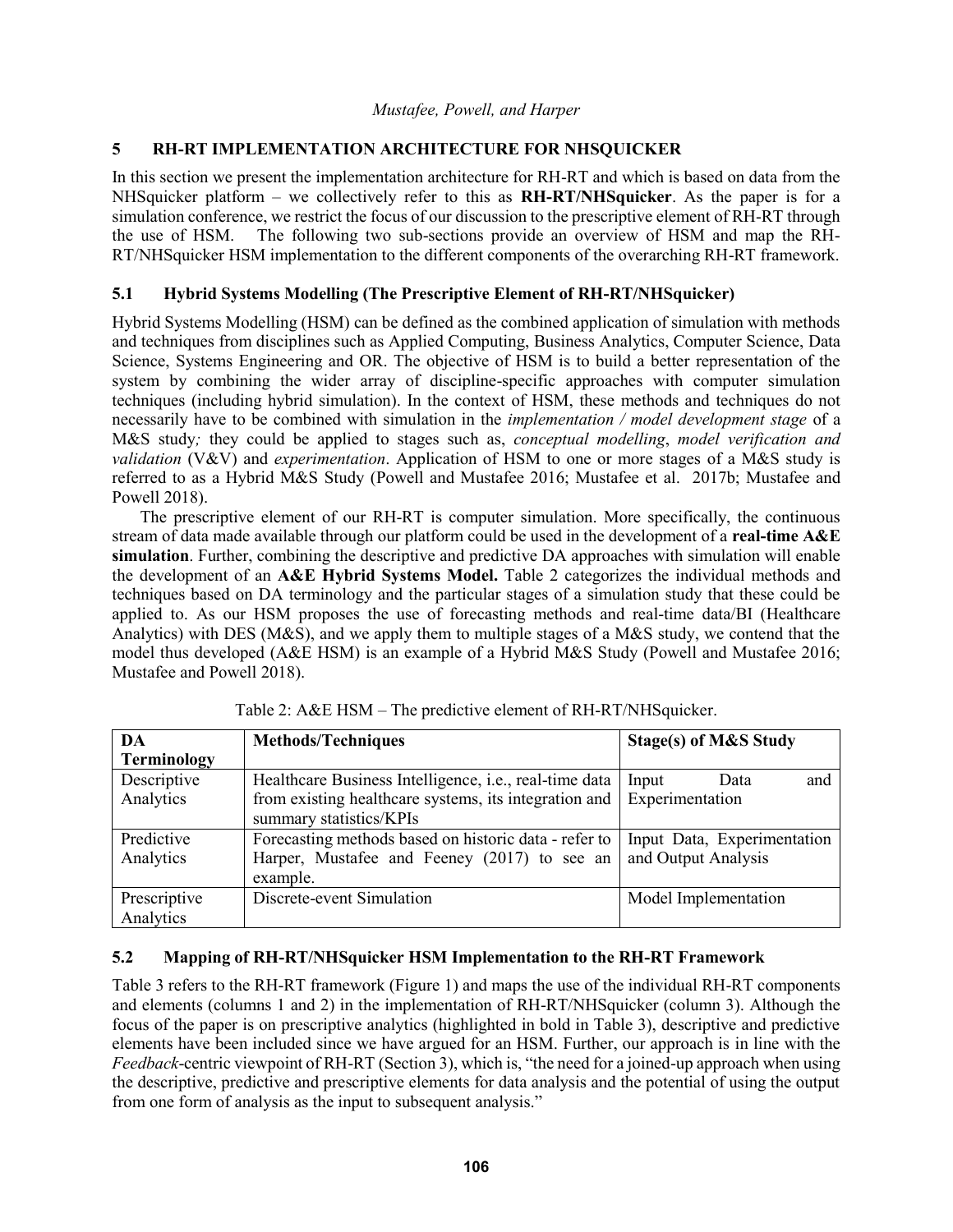| <b>RH-RT</b><br><b>Components</b> | <b>RH-RT</b><br><b>Elements</b>  | <b>RH-RT/NHSquicker</b><br>Implementation                                     | <b>Further</b><br><b>Information</b> |
|-----------------------------------|----------------------------------|-------------------------------------------------------------------------------|--------------------------------------|
| Data Format                       | <b>Structured Data</b>           | <b>Information Exchange Standard</b>                                          | Section 4.B                          |
| Input                             | Real-Time<br>Near<br>Data        | Data feed from 23 centers of urgent care                                      | Section 4.A                          |
|                                   | Historic Data                    | Probability distributions from simulation study at<br>Torbay Hospital         | Section 6                            |
| Analysis<br>(Hybrid               | Descriptive<br>Analytics         | Healthcare Business Intelligence                                              | Section 5.1                          |
| <b>Systems</b>                    | Predictive                       | <b>Forecasting Methods</b>                                                    | Work-in                              |
| <b>Model</b> )                    | Analytics                        |                                                                               | progress                             |
|                                   | Prescriptive<br><b>Analytics</b> | DES model of Torbay Hospital                                                  | <b>See</b><br>following<br>text      |
| Feedback                          |                                  | Mainly prescriptive analytics but also relying on<br>Analysis-Output feedback | See<br>following<br>text             |
| Output                            |                                  | Results of simulation (scenarios)                                             | Work-in<br>progress                  |
| Computation<br>& Storage          |                                  | single<br>Local file system storage;<br>computer<br>execution                 |                                      |

#### Table 3: Mapping RH-RT to the RH-RT/NHSquicker implementation.

At the time of writing, we have:

- Implemented a DES (Simul8™) model of the A&E department in Torbay Hospital (Torbay and South Devon NHS Foundation Trust).
- Completed the development of the NHSquicker app (now available to the public through Apple and Google app stores).
- Developed programs to download NHSquicker data at a certain frequency (30 minutes) and to extract the specific data items from the downloaded data. These will be used to populate variables and simulation elements in the Simul8™ model (queue length for entities/patients that have completed triage and are waiting to be allocated to a clinician in Major/Minor, waiting time, number of entities in the department).

We are currently experimenting with statistical and forecasting methods, such as regression modelling and autoregressive integrated moving average (ARIMA) models, to compute the predicted waiting time in three time-brackets (current time  $+1$  hour,  $+2$  and  $+3$  hours). The predicted time will aid real-time scenario analysis as it would serve as a benchmark, with pre-developed simulation scenarios being executed with the objective of decreasing the predicted time. We are working on the mechanisms to automate the A&E model execution process (i.e. as soon as new data is downloaded, it is parsed, the model variables are assigned relevant data items, and model execution starts). As our download and parser programs are written in Java, we are also considering the use of AnyLogic™ (which supports Java™ and is built on the Eclipse platform). Using AnyLogic™ would also offer us the possibility of geographical modelling using GIS. What we mean by this is, running scenarios where we have A&E models of multiple hospitals and are looking at transfer/reallocation of patients from one hospital to another (e.g., due to a major accident or terrorist incidence), and which would need to take into consideration the road network (available through AnyLogic's GIS implementation). As can be seen in Table 3, we are presently downloading data to a local computer. With time, and as more storage space is needed, this solution may no longer be feasible, and we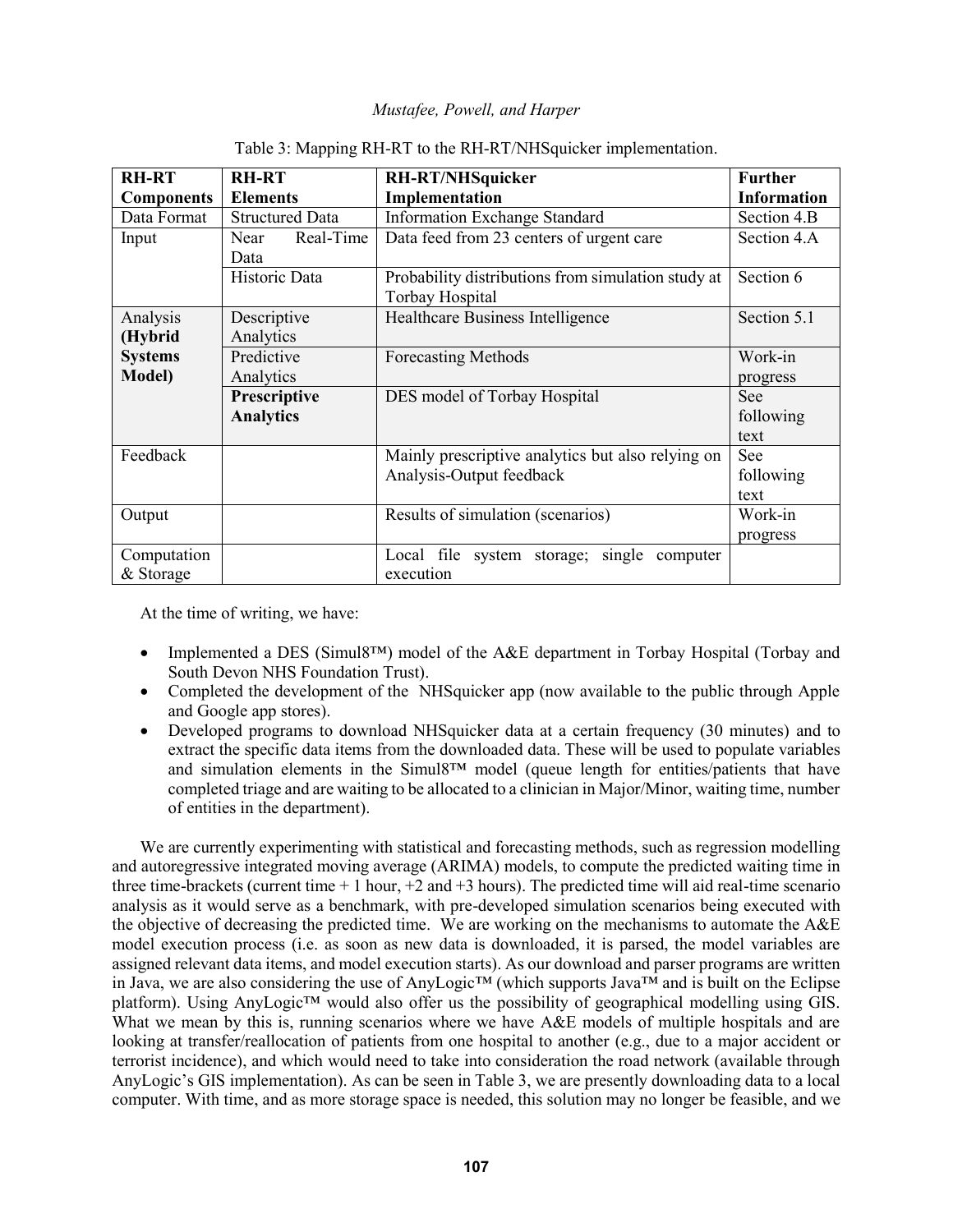will need to explore other options like cloud storage. However, the computation and storage element of RH-RT is receptive to change in the underlying technology.

#### **6 CONCLUSION**

Making real-time data available to patients can support *sensemaking*, that is, making sense of the complexities of the decision by constructing a mental model. A mental model is a form of knowledge that clarifies the interrelationships between key factors involved in a problem (Wieke 1985). This has been shown to improve comprehension of events and support predictions about outcomes (Bagdasarov et al. 2016). Ultimately the decision to attend a particular emergency care service lies with the patient, and factors such as perceptions of their clinical condition, wait-time tolerance, travel distance involved, past experiences and perceptions of available care available will all contribute to the final decision. The user plays an important role in the creation of the supply chain for urgent care treatment. The deployment of data analytics aims to support this system by making real-time analysis available to patients (this includes predicted future states and analysis of what-if scenarios), enabling patients to make an informed choice on treatment options and potentially changing ED attendance behavior.

The present focus of our work is on the development of a forecasting model to make wait time predictions that use historical data with real-time data on wait time and travel time. We are also working on the development of a real-time simulation model which uses data feed from NHSquicker and patient flow management systems.

### **ACKNOWLEDGMENTS**

We acknowledge the funding received from the University of Exeter (Open Innovation Platform) and the Torbay Medical Research Funds towards the development of the *NHSquicker* platform. We would like to thank Andrew Fordyce, Susan Martin, Alaric Moore, Nic Harrison, Jessica Newton and our other NHS partners for their inputs and contribution to the study.

### **REFERENCES**

Abbott, D. 2014. *Applied Predictive Analytics*. Hoboken, NJ: Wiley.

- Adra, H. 2016. "Realtime Predictive and Prescriptive Analytics with Real-time Data and Simulation". In *Proceedings of the Winter Simulation Conference*, edited by T. M. K. Roeder et al., 3646-3651, Piscataway, New Jersey: IEEE.
- Bagdasarov, Z., J. F. Johnson, A. E. MacDougall, M. S. Logan, S. Connelly, and M. D. Mumford. 2016. "Mental Models and Ethical Decision Making: The Mediating Role of Sensemaking". *Journal of Business Ethics* 138(1):133-144.
- Chen, H., R. H. L. Chiang, and V. C. Storey. 2012. "Business Intelligence and Analytics: From Big Data to Big Impact". *MIS Quarterly* 36(4):1165-1188.
- Delen, D. and H. Demirkan. 2013. Data, Information And Analytics As Services. *Decision Support Services* 55(1):359-363.
- EMIS Health. 2016. Real-time Patient Information in Unscheduled Care Settings. https://www.emishealth.com/products/symphony, accessed 23.07.2018.
- Evelson, B. 2010. *The Forrester Wave™: Enterprise Business Intelligence Platforms*. Forrester Research Inc. www.forrester.com/go?objectid=RES56280, accessed 23.07.2018.
- Gov.uk. 2017. Accident and Emergency (A&E) Departments To Get More Funding (published 21.04.2017). https://www.gov.uk/government/news/ae-departments-to-get-more-funding, accessed 23.07.2018).
- Haas, P. J., P. P. Maglio, P. G. Selinger, and W. Tan W. 2011. "Data is Dead..Without What-if Models". In *Proceedings of the Very Large Database (PVLDB) Endowment* 4(12):1486-1489.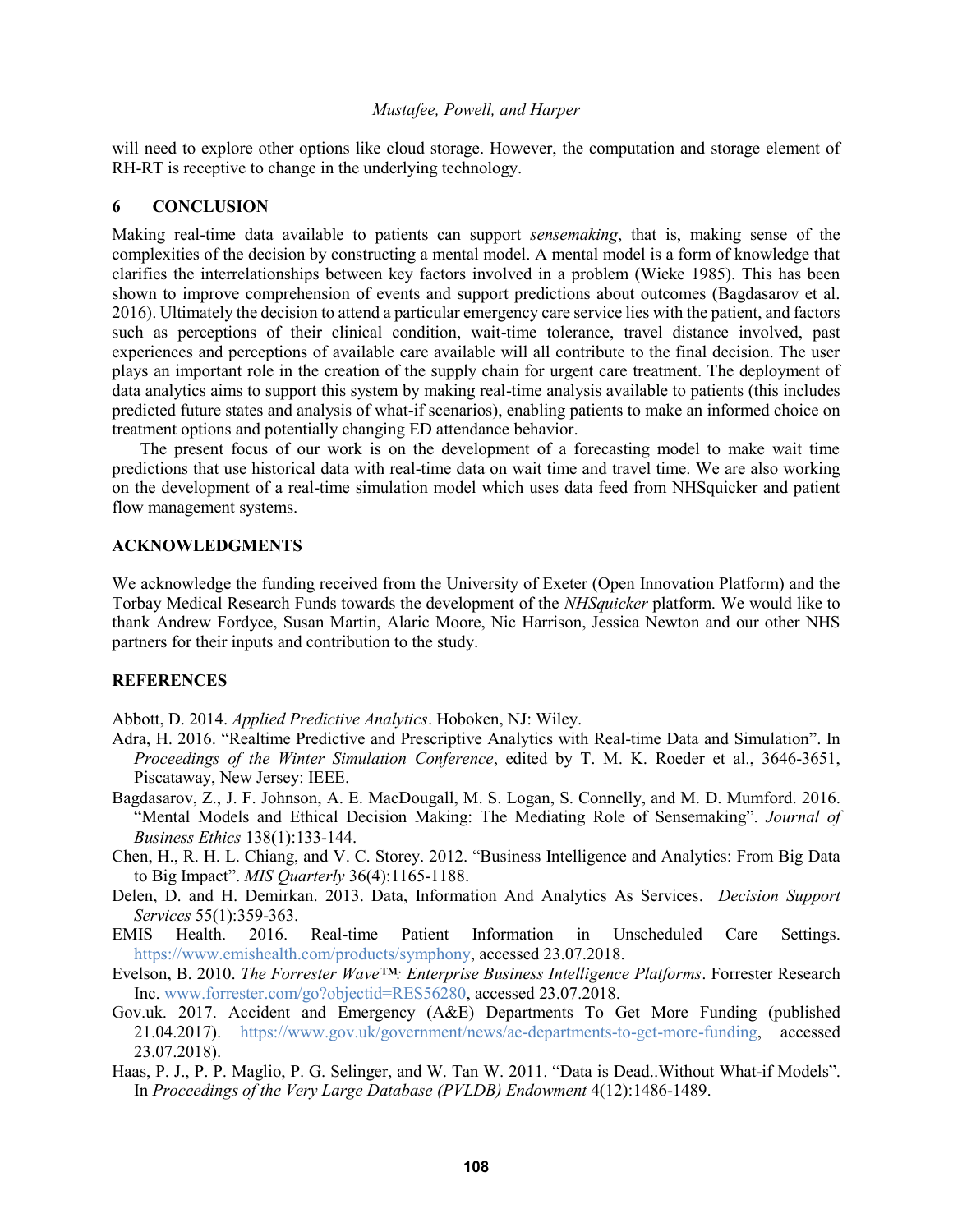- Harper, A., N. Mustafee, M. Feeney. 2017. "A Hybrid Approach using Forecasting and Discrete-event Simulation for Endoscopy Services". In *Proceedings of the 2017 Winter Simulation Conference*, edited by W. K. V. Chan et al., 1583-1594, Piscataway, New Jersey: IEEE.
- H&CIN. 2017a. NHSquicker: Informing ED/MIU Attendance Choices through 'Digital Nudges'. Health & Care IMPACT Network. http://www.health-impact-network.info/projects/edmiu-application/, accessed 23.07.2018.
- H&CIN. 2017b. NHSquicker iOS app. https://itunes.apple.com/gb/app/nhsquicker/id1312817040?mt=8, accessed 23.07.2018.
- H&CIN. 2016c. The 3rd Health & Care IMPACT Network Event (University of Exeter, 21<sup>st</sup> June 2017). http://www.health-impact-network.info/event-archive/3rd-impact-event/, accessed 23.07.2018.
- Hoad, K., T. Monks, and F. O'Brien . 2015. "The Use of Search Experimentation in Discrete-event Simulation Practice". *Journal of Operational Research Society* 66(7):1155-1168.
- House of Commons Library. 2017. "*Accident and Emergency Statistics: Demand, Performance and Pressure"*. Commons Briefing papers SN06964.
- Iacobucci, G. 2014. "All Emergency Departments should include GP Staff, say Experts". *BMJ: British Medical Journal* online pp.349. https://doi.org/10.1136/bmj.g4654, accessed 23.07.2018.
- Janke, A, D. Overbeek, K. Kocher, and P. Levy. 2016. "Exploring the Potential of Predictive Analytics and Big Data in Emergency Care". *Annals of Emergency Medicine* 67(2):227-236.
- Koh, H. and Tan, G. 2005. "Data Mining Applications in Healthcare". *Journal of Healthcare Information Management* 19(2):64-72.
- Marshall, D., L. Burgos-Liz, M. Ijzerman, W. Crown, W. Padula, P. Wong, K. Pasupathy, M. Higashi, and N. Osgood. 2015. "Selecting a Dynamic Simulation Modeling Method for Healthcare Delivery Research – Part 2: Report of the ISPOR Dynamic Simulation Modeling Emerging Good Practices Task Force". *Value in Health* 18(2):147-160.
- Mortenson M. J., N. F. Doherty, and S. Robinson. 2015. "Operational Research from Taylorism to Terabytes: A Research Agenda for the Analytics Age". *European Journal of Operational Research* 241(3):583-595.
- Mustafee, N., J. H. Powell, S. Martin, A. Fordyce, and A. Harper. 2017a. "Investigating the Use of Realtime Data in Nudging Patients' Emergency Department Attendance Behaviour". In *Proceedings of the 2017 Spring Simulation Multi-Conference*, April 23-26, Virginia Beach, VA. Article 6.
- Mustafee, N., S. Brailsford, A. Djanatliev, T. Eldabi, M. Kunc, and A. Tolk. 2017b. "Purpose and Benefits of Hybrid Simulation: Contributing to the Convergence of its Definition". In *Proceedings of the 2017 Winter Simulation Conference*, edited by W. K. V. Chan et al., 1631-1645, Piscataway, New Jersey: IEEE.
- Mustafee N. and J. H. Powell. 2018. "From Hybrid Simulation to Hybrid Modelling". In *Proceedings of the 2018 Winter Simulation Conference*, edited by M. Rabe et al. (accepted), Piscataway, New Jersey: IEEE.
- NHS Improvement. 2017. "Clinical Streaming in the A&E Department" (published 7.7.2017). https://www.england.nhs.uk/publication/clinical-streaming-in-the-accident-and-emergencydepartment, accessed 23.07.2018.
- Powell, J. H and N. Mustafee N. 2016. "Widening Requirements Capture with Soft Methods: An Investigation of Hybrid M&S Studies in Healthcare". *Journal of the Operational Research Society*  68(10):1211-1222.
- Saxena, R. and A. Srinivasan. 2013. *Business Analytics: A Practitioners Guide*. NY: Springer-Verlag.
- Shao, G., S. Shin, and S. Jain. 2014. "Data Analytics using Simulation for Smart Manufacturing". In *Proceedings of the 2014 Winter Simulation Conference*, edited by A. Tolk et al., 2192-2203, Piscataway, New Jersey: IEEE.
- Urgent and Emergency Care Review Team. 2013. "Transforming urgent and emergency care services in England Urgent and Emergency Care Review" – End of Phase one review*.*